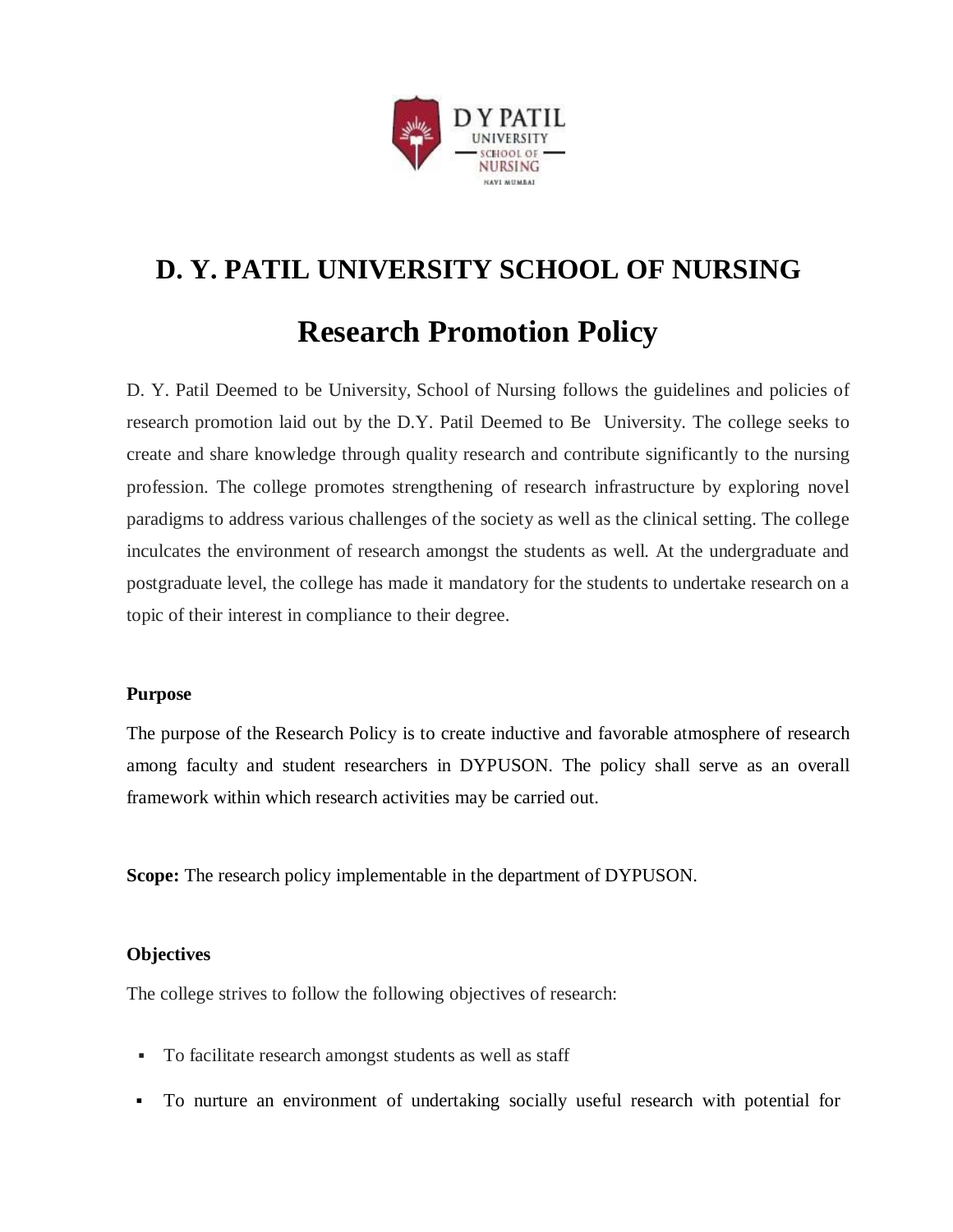commercialization.

- To create awareness by organising workshops on research methodology and the latest trends in research
- To apply to different government as well as non-government funding agencies for research.
- To provide guidance for undertaking research
- To foster academia- industry linkages and promote research in the domains suggested by the industry
- Ensure publications in quality journals, indexed in Scopus/Web of Science/ Pub Med/ UGC Care and/or with impact factor.
- Integrate research activities undertaken by the undergraduate, post-graduate and doctoral students within the nursing practice.
- Protection of intellectual property (IP)/copyrights/ designs generated as a result of research conducted at DYPUSON.
- To provide encouragement for faculty doing Ph.D.: Faculty members are encouraged to pursue PhD and incentive is given in the form of concession in the tuition fees.

R & D is organized into 3 categories:

- I. Academic Research
- II. Consultancy
- III. IPR & copyright

We have developed various policies and resources to promote and support these high standards and commit to ensuring that our own internal processes and practices help to improve the reproducibility.

Each research area is monitored by HOI. The R&D board is headed by the Chairperson. The Research Board takes all strategic decisions, corrective actions, preparing, updating policies as per the INC norms.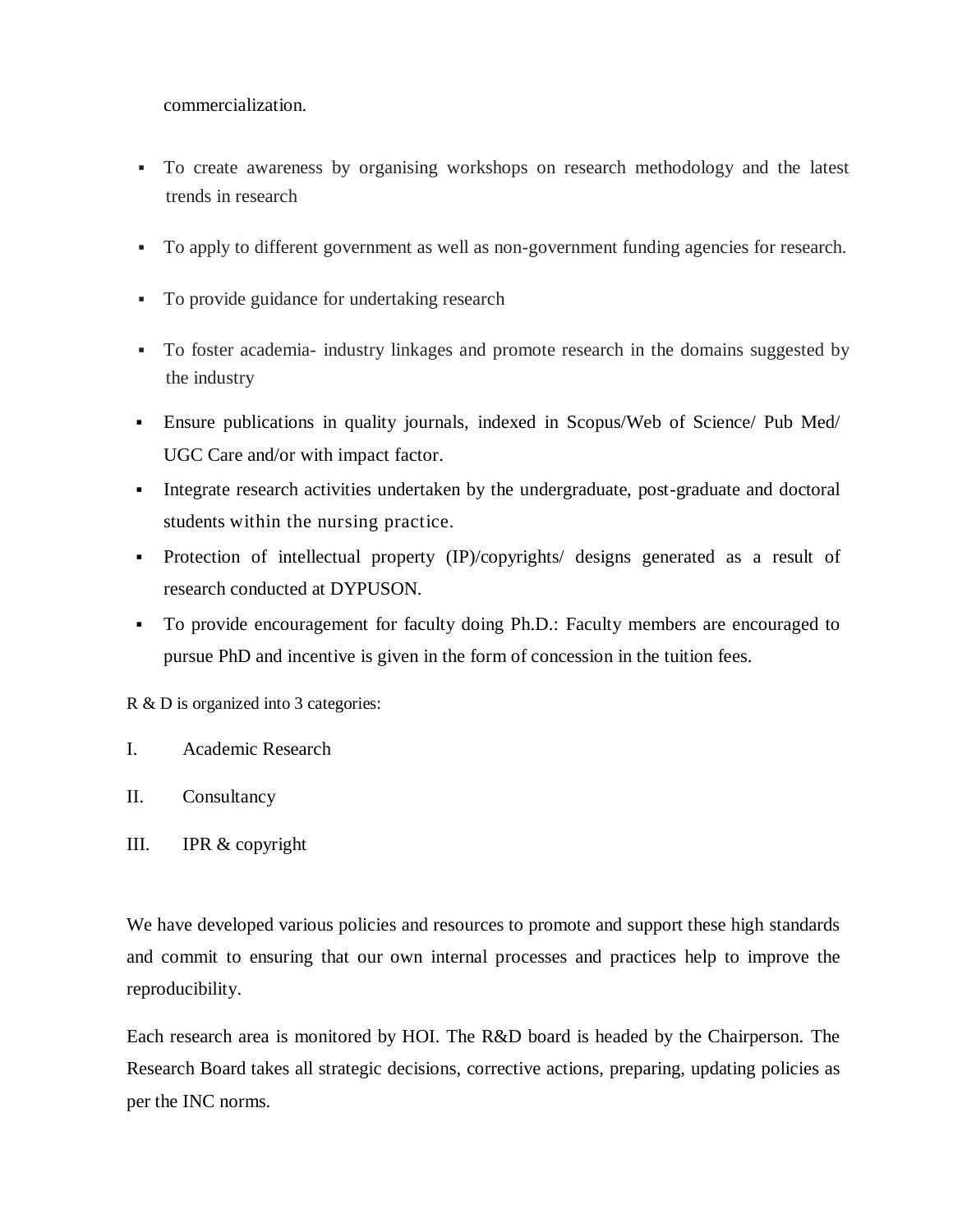#### **FORMAT FOR SUBMITTING RESEARCH PROPOSAL**

- 1. **Title of the project** should be clearly spelt out having maximum 25 words.
- **2. Objectives**
- **3. Background/Rationale-Summary of the proposed research (Maximum 250 words) indicating overall aims of the research and importance of the research proposal.**
- 4. **Present knowledge and relevant bibliography** including full titles of articles relating tothe project.
- 5. **Description of the project**: Maximum 700 words. This will includethe design of study,indicating the total number of cases/samples to be studied, the mode of selection of subjects specially, equipment and other materials to be used, outcome measures, techniques to beemployed forevaluating the results including statistical methods, budget etc.